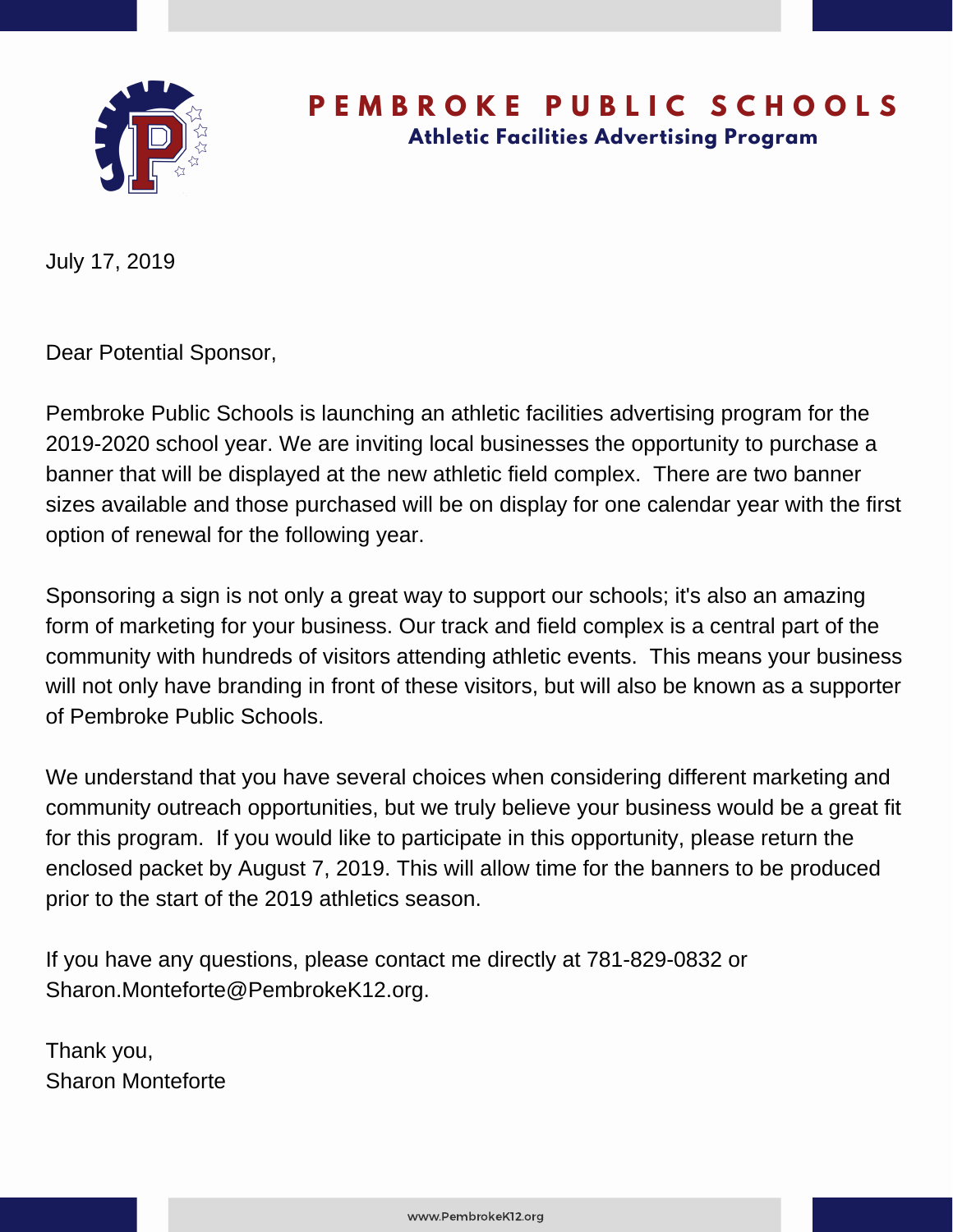

# **P E M B R O K E P U B L I C S C H O O L S** Athletic Facilities Advertising Program



#### **Stand out to customers. Stand up to the elements.**

- Mesh weave lets air through, minimizing wind effects
- Built-in grommets make hanging easy
- Reinforced edges to increase durability
- Water- and UV-resistant



#### **Two Sizes Available**

#### **Option 1:**

2.5 Feet by 4 Feet \$900 for One School Year Rental + cost of production at \$55.00

**Option 2:** 4 Feet by 6 Feet \$1700 for One School Year Rental + cost of production at \$100.00

**Limited Quantities Available All Signs Will Feature Navy Blue with White Lettering Sponsor Logo Optional**

www.PembrokeK12.org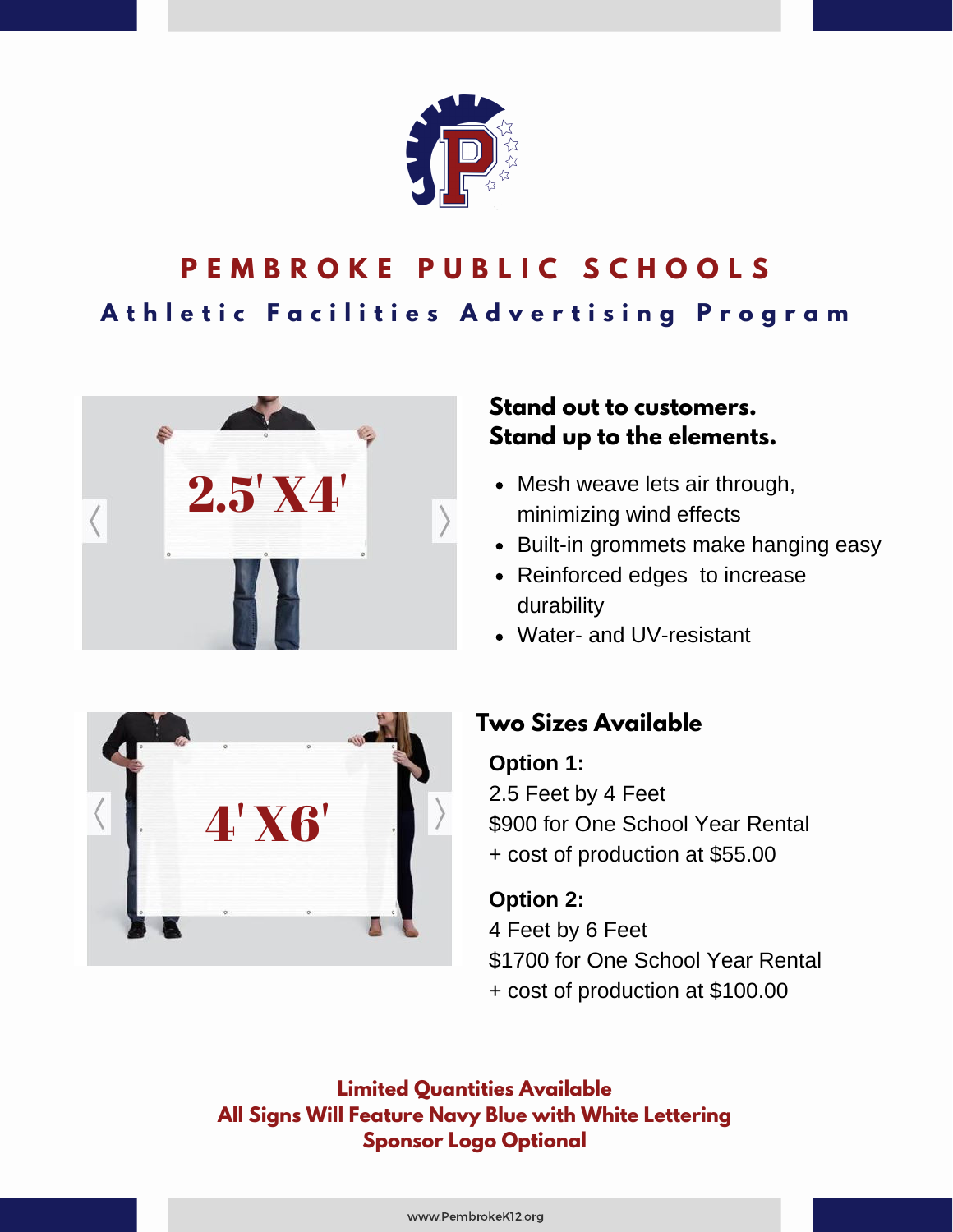

## **P E M B R O K E P U B L I C S C H O O L S S i g n A d v e r t i s i n g A g r e e m e n t**

| This agreement, made and entered on this date      | , is by and between Pembroke Public |
|----------------------------------------------------|-------------------------------------|
| Schools, 72 Pilgrim Road, Pembroke, MA, 02359, and |                                     |
| (hereafter referred to as "Sponsor.)               |                                     |

Where the Sponsor agrees to pay \$\_\_\_\_\_\_\_\_\_\_\_\_\_\_\_ for a sign advertising on the grounds of Pembroke Public Schools for a period of year(s).

Now therefore, in consideration of the mutual benefits to be received, the parties agree with each other as follows:

- PPS will provide space for the Sponsor's Sign at the Pembroke High School Track and Field Facility unless otherwise noted.
- The Sponsor shall indemnify and hold harmless PPS, its Board of Education, employees, and students from and against any and all claims, damages or liability of any nature or character arising out of or by reason of the execution or performance of the rights, duties and obligations arising or or incidental to the display of signs on premises.
- Upon expiration of this agreement, or its termination in anyway, the Sponsor shall surrender and deliver up the premises provided to the Sponsor's sign, and the sign will remain the property of the Pembroke Public Schools.
- PPS reserves the right to refuse any advertisement that does not meet the standards observed by the school district advertising policy and guidelines. PPS has final authority in the approval of sign design, language, details etc.
- The Sponsor agrees to pay in full for a sign at the cost of \$ for a period of one calendar year. Please circle sign size requested:

| <b>Option 1:</b>                 | <b>Option 2:</b>                  |
|----------------------------------|-----------------------------------|
| 2.5 Feet by 4 Feet               | 4 Feet by 6 Feet                  |
| \$900 for One School Year Rental | \$1700 for One School Year Rental |
| + cost of production at \$55.00  | + cost of production at \$100.00  |

Signs will not be produced or displayed until the complete payment is made to Pembroke Public Schools.

Agreements, fully executed, must be returned to the attention of: Sharon Monteforte, 72 Pilgrim Road, Pembroke, MA 02359.

#### **Limited Quantities Available**

www.PembrokeK12.org